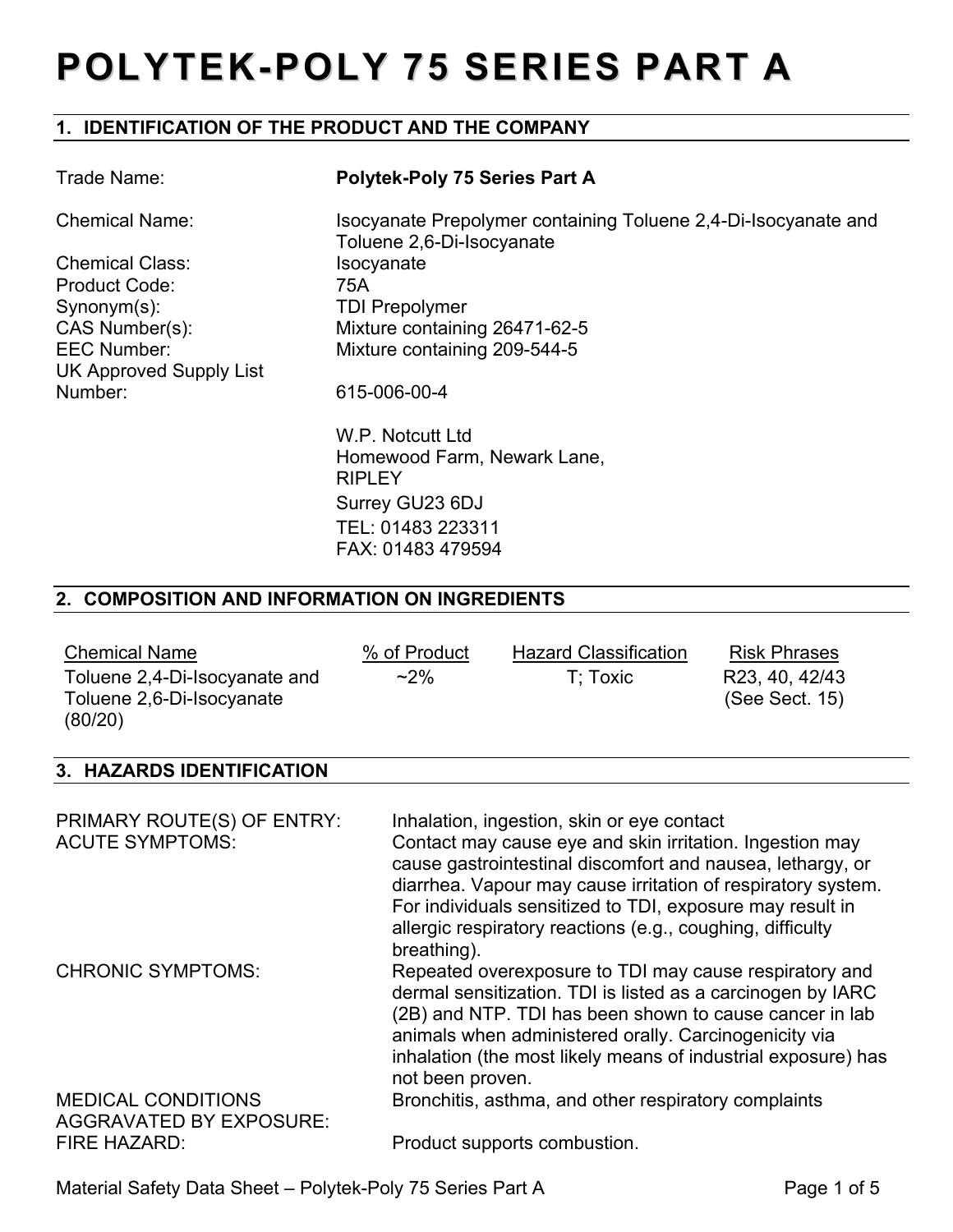EXPLOSION HAZARD: Reaction with water liberates carbon dioxide. Pressure buildup in a sealed container may cause explosion.

| <b>4. FIRST AID MEASURES</b> |                                                                                                                                                    |
|------------------------------|----------------------------------------------------------------------------------------------------------------------------------------------------|
|                              |                                                                                                                                                    |
| <b>EYE CONTACT:</b>          | Flush with copious amount of water. Seek medical attention.                                                                                        |
| <b>SKIN CONTACT:</b>         | Wipe off. Wash with industrial cleanser or soap and warm<br>water.                                                                                 |
| INHALATION:                  | Remove to fresh air. Perform artificial respiration if necessary.<br>Qualified medical personnel may administer oxygen. Seek<br>medical attention. |
| INGESTION:                   | Seek medical attention. Do not induce vomiting unless so<br>directed by a medical professional.                                                    |

#### **5. FIRE FIGHTING MEASURES**

| <b>FLASH POINT:</b>         | $>132^{\circ}$ C (estimated)                                                                                                                                                        |
|-----------------------------|-------------------------------------------------------------------------------------------------------------------------------------------------------------------------------------|
| <b>EXTINGUISHING MEDIA:</b> | Carbon dioxide, dry chemical, or water spray.                                                                                                                                       |
| THERMAL DECOMPOSITION       | May include carbon monoxide, carbon dioxide, nitrogen                                                                                                                               |
| <b>PRODUCTS:</b>            | oxides, and hydrogen cyanide.                                                                                                                                                       |
| OTHER INFORMATION:          | Firefighters wear full-face positive pressure breathing<br>apparatus and full chemical protective suit. Violent steam<br>generation or eruption may occur upon application of water |
|                             | stream to hot product.                                                                                                                                                              |

#### **6. ACCIDENTAL RELEASE MEASURES**

Clear non-emergency personnel from the area. Avoid contact with sources of ignition. Spill response personnel wear protective clothing to prevent inhalation and eye and skin contact (see Section 8). Contain spill to minimize environmental contamination. Absorb spilled material with a sorbent such as sand or earth. Collect and containerize material. Do not seal containers of spill residue since carbon dioxide is generated upon contact with moisture and dangerous pressure buildup can occur. Decontaminate floor area with a mixture of water, ammonia, and isopropyl alcohol. Clean floor before material reacts with moisture in the air and forms a difficult to remove rubber. Dispose of contaminated materials as hazardous waste in accordance with the Environmental Protection Act of 1990.

#### **7. HANDLING AND STORAGE**

| <b>HANDLING:</b> | Avoid breathing vapor. Use in adequately ventilated area.<br>Avoid contact with eyes, skin and clothing. Do not eat, drink or<br>smoke in work area. Wash hands after handling. See also<br>Section 8 of MSDS. |
|------------------|----------------------------------------------------------------------------------------------------------------------------------------------------------------------------------------------------------------|
| STORAGE:         | Store at room temperature in a well-ventilated area. Do not<br>store above 40°C. Store in tightly closed container and protect<br>from atmospheric moisture.                                                   |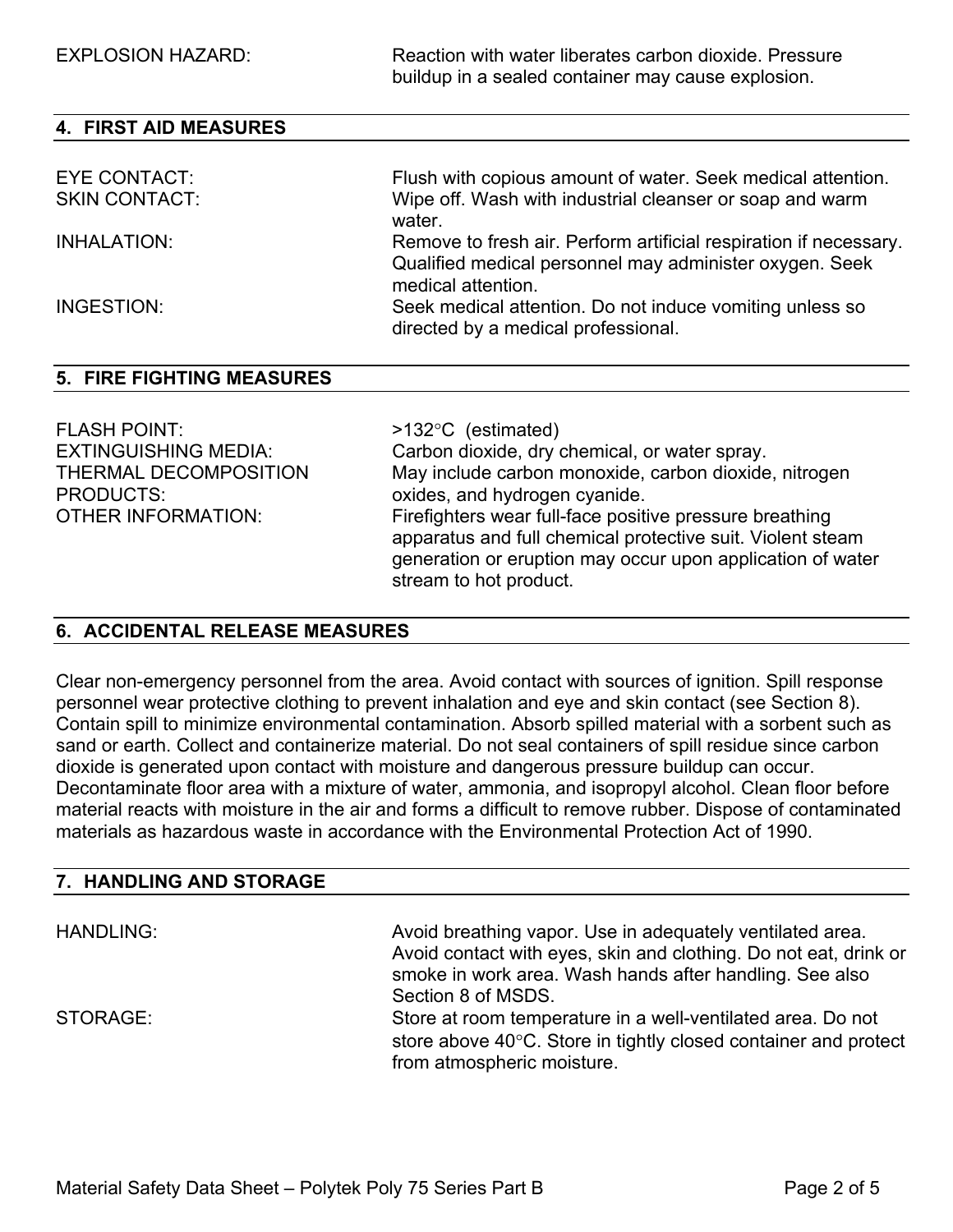# **8. EXPOSURE CONTROLS AND PERSONAL PROTECTION**

| <b>ENGINEERING CONTROLS:</b>   | Provide general and/or local exhaust to maintain airborne<br>concentrations below exposure limits.                            |
|--------------------------------|-------------------------------------------------------------------------------------------------------------------------------|
| <b>MAXIMUM AIRBORNE</b>        |                                                                                                                               |
| <b>EXPOSURE LIMITS:</b>        |                                                                                                                               |
| 8-Hour TWA (EH 40/2002):       | $0.02$ mg/m <sup>3</sup> (Isocyanates)                                                                                        |
| 15-Min. STEL:                  | 0.07 mg/m <sup>3</sup> (Isocyanates)                                                                                          |
| PERSONAL PROTECTIVE            | Protective equipment should conform to the Personal                                                                           |
| EQUIPMENT:                     | Protective Equipment at Work Regulations 1992.                                                                                |
| <b>RESPIRATORY PROTECTION:</b> | In the absence of good ventilation, use a respirator equipped<br>with organic vapor cartridges. Respirators should conform to |
|                                | the Standard EN405 FFA1.                                                                                                      |
| HAND:                          | Chemical protective gloves conforming with EN374 are<br>recommended.                                                          |
| EYES:                          | Eye protection conforming with BS2092 or prEN166 is<br>recommended.                                                           |

# **9. PHYSICAL CHARACTERISTICS**

| No data available<br>AUTOFLAMMABILITY:<br><b>EXPLOSIVE PROPERTIES:</b><br>No data available<br>OXIDISING PROPERTIES:<br>No data available<br><b>VAPOUR PRESSURE:</b><br><5Pa @ 20°C<br>RELATIVE VAPOUR DENSITY (Air=1):<br>6<br><b>SPECIFIC GRAVITY:</b><br>1.0 @ 25 $\degree$ C |  |
|----------------------------------------------------------------------------------------------------------------------------------------------------------------------------------------------------------------------------------------------------------------------------------|--|
| <b>SOLUBILITY IN WATER:</b><br>Insoluble in water, reacts with evolution of $CO2$                                                                                                                                                                                                |  |
| <b>SOLUBILITY IN SOLVENT:</b><br>Soluble in alcohols (but avoid since reaction occurs)                                                                                                                                                                                           |  |

# **10. STABILITY AND REACTIVITY**

| <b>CHEMICAL STABILITY:</b><br><b>CONDITIONS TO AVOID:</b> | Stable under recommended storage conditions.<br>Temperatures >40°C. Avoid moisture.                                                                                           |
|-----------------------------------------------------------|-------------------------------------------------------------------------------------------------------------------------------------------------------------------------------|
| INCOMPATIBILITIES:                                        | Avoid contact with water, acids, bases, alcohols, and amines.<br>Reaction with water generates carbon dioxide, and results in<br>heat and pressure buildup in closed systems. |
| HAZARDOUS DECOMPOSITION<br><b>PRODUCTS:</b>               | Depends on temperature, air supply and presence of other<br>materials (potentially isocyanate vapor, carbon monoxide,<br>nitrogen oxides, and traces of hydrogen cyanide).    |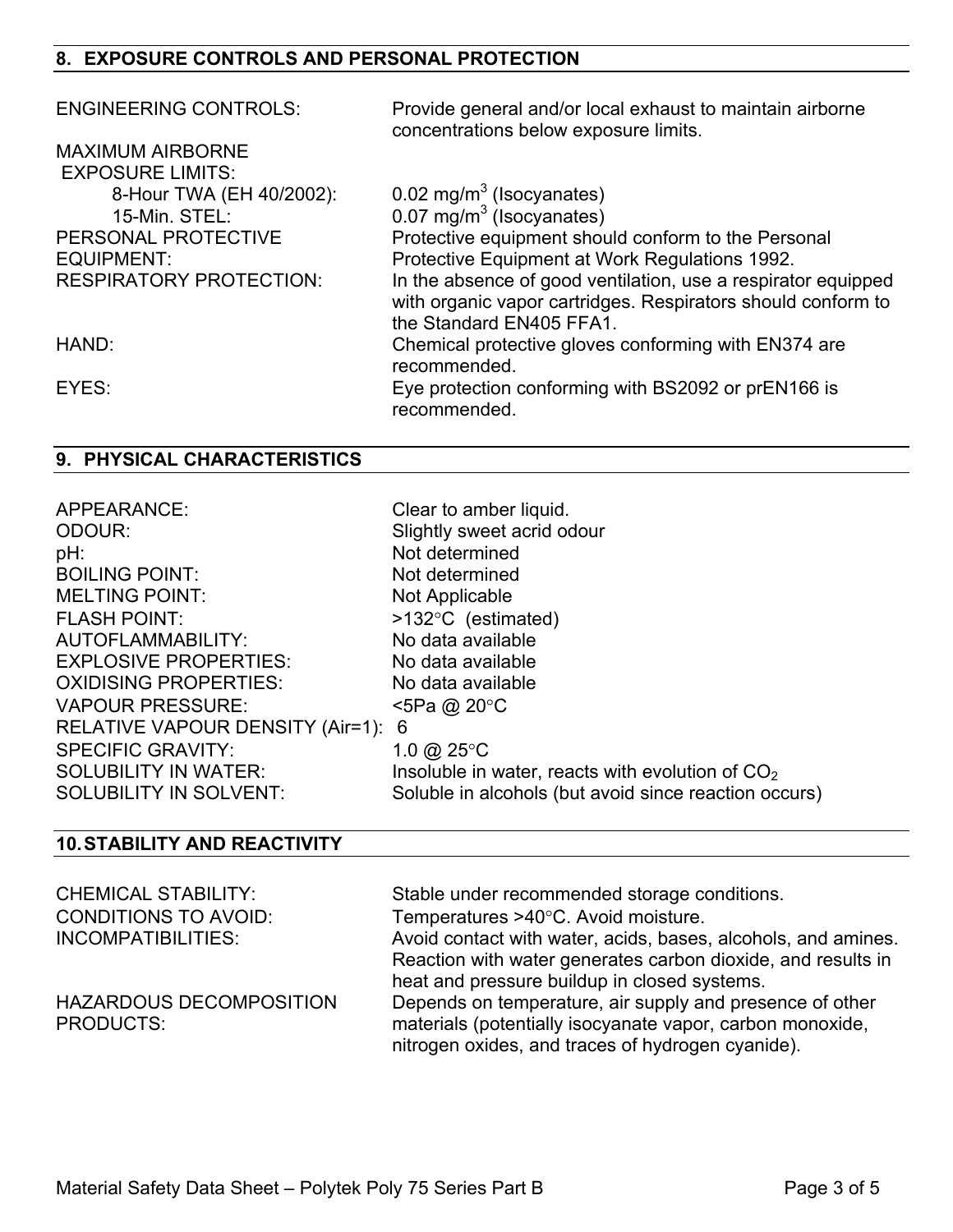| SKIN:<br>EYES:<br><b>INHALATION:</b><br>INGESTION:<br><b>CHRONIC EFFECTS:</b> | Irritant<br>Irritant<br>Irritant. Risk of sensitisation.<br>Ingesting large amounts may induce severe gastrointestinal<br>effects.<br>Repeated or prolonged exposure to isocyanates above<br>exposure limits may cause an allergic sensitisation of the<br>respiratory tract causing an asthma-like response upon re-<br>exposure. Repeated overexposure to isocyanates has been<br>associated with lung damage. |
|-------------------------------------------------------------------------------|------------------------------------------------------------------------------------------------------------------------------------------------------------------------------------------------------------------------------------------------------------------------------------------------------------------------------------------------------------------------------------------------------------------|
| <b>12. ECOLOGICAL INFORMATION</b>                                             |                                                                                                                                                                                                                                                                                                                                                                                                                  |
| ECOTOXICITY:                                                                  | No formal data is available; but product should not be allowed<br>to enter water courses based on data available for<br>concentrated isocyanate solutions.                                                                                                                                                                                                                                                       |
| <b>13. DISPOSAL CONSIDERATIONS</b>                                            |                                                                                                                                                                                                                                                                                                                                                                                                                  |
| <b>HAZARDS:</b>                                                               | Toxic fumes may be generated upon incineration.                                                                                                                                                                                                                                                                                                                                                                  |

| HAZARDS:   | Toxic fumes may be generated upon incineration.             |
|------------|-------------------------------------------------------------|
| DISPOSAL:  | Wastes arising from industrial premises are subject to The  |
|            | Environmental Protection (Duty of Care) 1991. Can be        |
|            | landfilled or incinerated in compliance with these          |
|            | requirements.                                               |
| PACKAGING: | All packaging is subject to the same requirements as above. |
|            |                                                             |

#### **14. TRANSPORT INFORMATION**

NOT A HAZARDOUS MATERIAL FOR SHIPPING PURPOSES, BASED ON *UNITED NATIONS RECOMMENDATIONS ON THE TRANSPORT OF DANGEROUS GOODS*.

UN NUMBER: Not applicable; SHIPPING NAME: Not applicable DANGER SIGN: Not applicable CLASSIFICATION: Not applicable SUBSIDIARY HAZARD: Not applicable PACKING GROUP: Not applicable EMERGENCY ACTION CODE: Not applicable

#### **15. REGULATORY INFORMATION**

HAZARD SYMBOL: T INDICATION OF DANGER: Toxic RISK PHRASES: R23 - Toxic by inhalation. R40 – Limited evidence of carcinogenic effect. R42/43 - May cause sensitisation by inhalation and skin contact.

Material Safety Data Sheet – Polytek Poly 75 Series Part B Page 4 of 5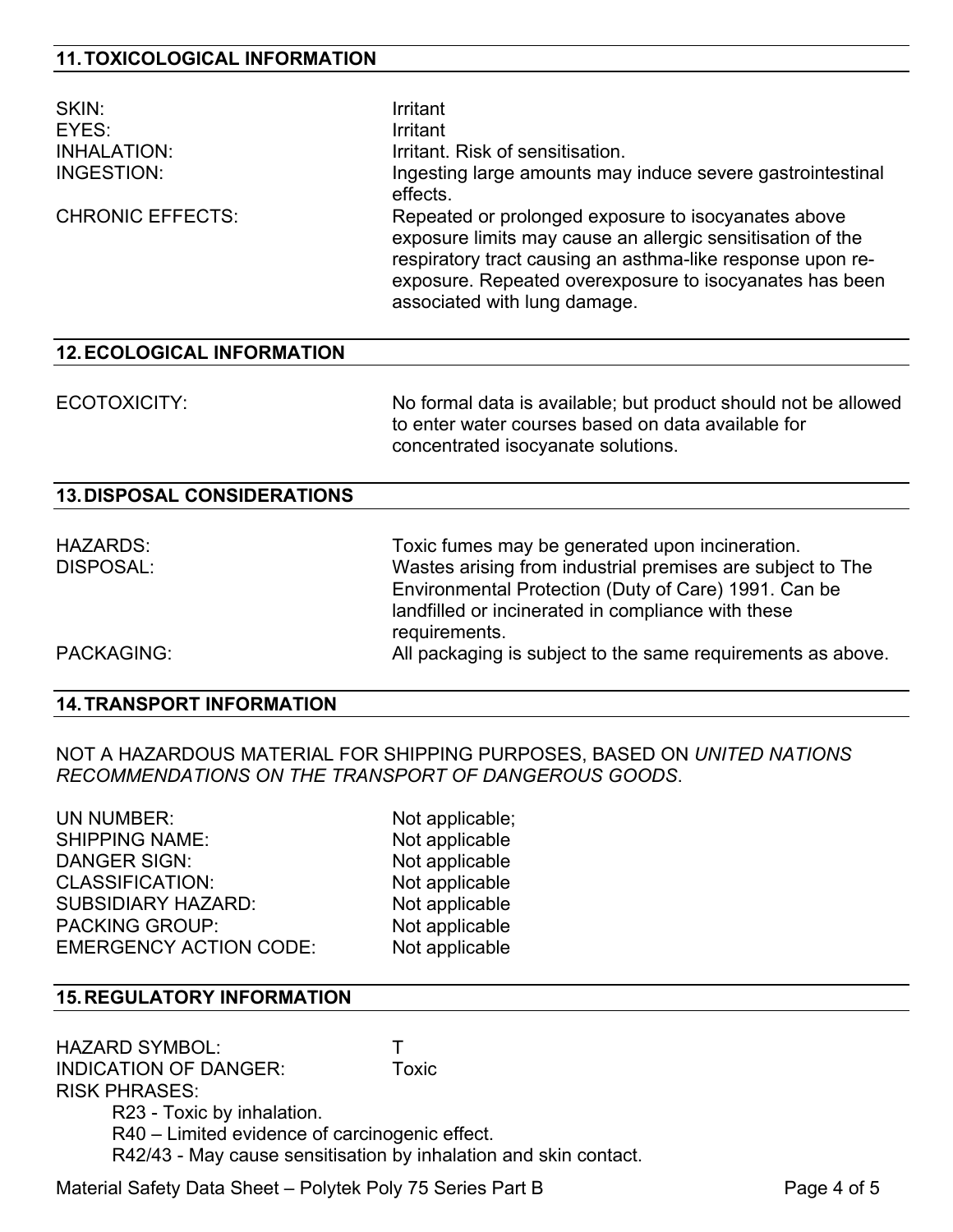#### SAFETY PHRASES:

- S23 Do not breathe vapor.
- S26 In case of contact with eyes, rinse immediately with plenty of water and seek medical advice.
- S28 After contact with skin, wash immediately with water or industrial hand cleaner.
- S38 In case of insufficient ventilation, wear suitable respiratory equipment
- S45 In case of accident or if you feel unwell, seek medical advice immediately (show label where possible)

#### OTHER PHRASES:

Keep containers tightly closed when not in use Protect from ingress of moisture Contains isocyanates

#### **16. OTHER INFORMATION**

| <b>TRAINING ADVICE:</b>                                          | All personnel using/handling this product should be trained in<br>proper chemical handling and the need for and use of control<br>measures including protective equipment.                                           |
|------------------------------------------------------------------|----------------------------------------------------------------------------------------------------------------------------------------------------------------------------------------------------------------------|
| <b>RECOMMENDED USES AND</b><br><b>RESTRICTIONS:</b>              | This product is intended for industrial use only. Further details<br>of intended applications and guidance relating to technical<br>aspects of use are contained in the relevant Technical<br>Bulletin/Advice sheet. |
| <b>REFERENCES:</b>                                               |                                                                                                                                                                                                                      |
| HSE. Approved Supply List (Seventh Edition). (CHIP3, 2002)       |                                                                                                                                                                                                                      |
| HSE. Approved classification and labeling guide (Fifth edition). |                                                                                                                                                                                                                      |
| HSE. Guidance Note EH 40/2002. Occupational Exposure Limits 2002 |                                                                                                                                                                                                                      |
|                                                                  | Restructured ADR; European Agreement Concerning the International Carriage of Dangerous Goods                                                                                                                        |
| by Road, United Nations, Applicable as of 1 July 2001            |                                                                                                                                                                                                                      |

Personal Protective Equipment at Work Regulations 1992

Manufacturer's Technical Bulletin

**REVISION INDICATOR:** Revised classification from Harmful to Toxic, based on changes in CHIP3. Made additional minor changes.

**DISCLAIMER:** The information contained herein has been compiled from data that is, to the best of our knowledge, valid at the date of issue. However, as the conditions under which the product is used are not under our control, the user is responsible to ensure that a risk assessment is undertaken in accordance with current legislation and that all necessary precautions are employed.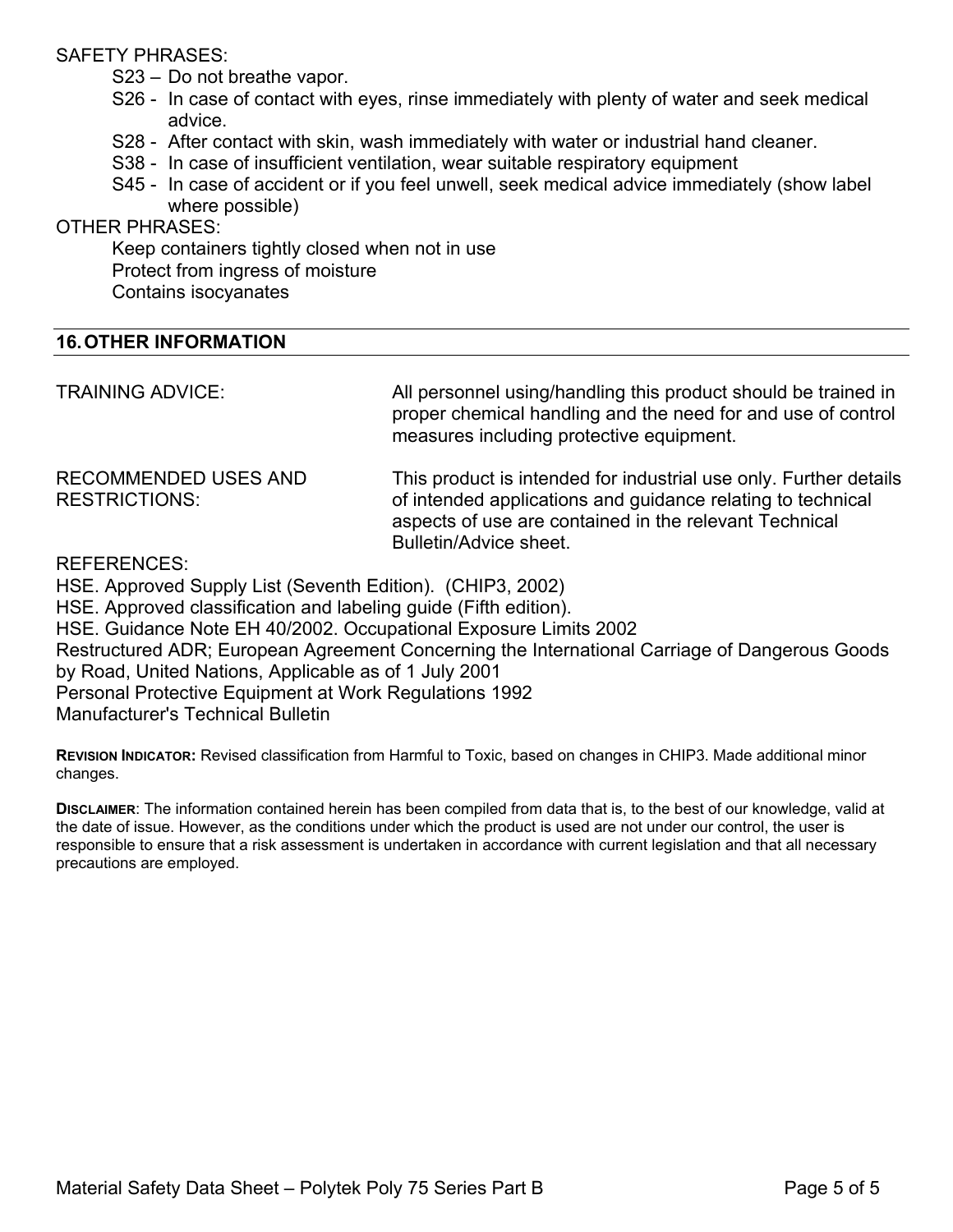# **POLYTEK – POLY 75 SERIES PART B 75-45 PART B, 75-59 PART B, 75-60 PART B, 75-70 PART B**

# **1. IDENTIFICATION OF THE PRODUCT AND THE COMPANY**

#### Trade Name: **Polytek 75-45 Part B, 75-59 Part B, 75-60 Part B, and 75-70 Part B**

| <b>Chemical Name:</b>          | Polyol blend                           |
|--------------------------------|----------------------------------------|
| <b>Chemical Class:</b>         | Polyol                                 |
| <b>Product Code:</b>           | 75-45 B, 75-59 B, 75-60 B, and 75-70 B |
| $Symonym(s)$ :                 | Polyol blend                           |
| CAS Number(s):                 | <b>Mixture</b>                         |
| <b>EEC Number:</b>             | <b>Mixture</b>                         |
| <b>UK Approved Supply List</b> |                                        |
| Number:                        | Non allocated                          |

 W.P. Notcutt Ltd Homewood Farm, Newark Lane, RIPLEY Surrey GU23 6DJ TEL: 01483 223311 FAX: 01483 479594

#### **2. COMPOSITION AND INFORMATION ON INGREDIENTS**

Chemical Name **6 Mg/% of Product** Hazard Classification Risk Phrases Contains no dangerous substances per CHIP3, 2002

# **3. HAZARDS IDENTIFICATION**

| PRIMARY ROUTE(S) OF ENTRY:<br><b>ACUTE SYMPTOMS:</b><br><b>CHRONIC SYMPTOMS:</b> | Skin or eye contact, and ingestion<br>May cause skin or eye irritation.<br>In rare instances, long term skin contact may cause irritation<br>and sensitization. |
|----------------------------------------------------------------------------------|-----------------------------------------------------------------------------------------------------------------------------------------------------------------|
| <b>MEDICAL CONDITIONS</b>                                                        | Possibly conjunctivitis and other eye complaints. Possibly                                                                                                      |
| <b>AGGRAVATED BY EXPOSURE:</b>                                                   | dermatitis, eczema and other skin complaints.                                                                                                                   |
| FIRE HAZARD:                                                                     | Product supports combustion.                                                                                                                                    |
| <b>EXPLOSION HAZARD:</b>                                                         | Not applicable.                                                                                                                                                 |

#### **4. FIRST AID MEASURES**

| EYE CONTACT:         | Flush with copious amount of water. Seek medical attention if<br>irritation persists. |
|----------------------|---------------------------------------------------------------------------------------|
| <b>SKIN CONTACT:</b> | Wash with industrial cleanser or soap and warm water.                                 |
| INHALATION:          | Remove to fresh air. Seek medical attention if symptoms<br>persist.                   |
| INGESTION:           | Do not induce vomiting. Seek medical attention.                                       |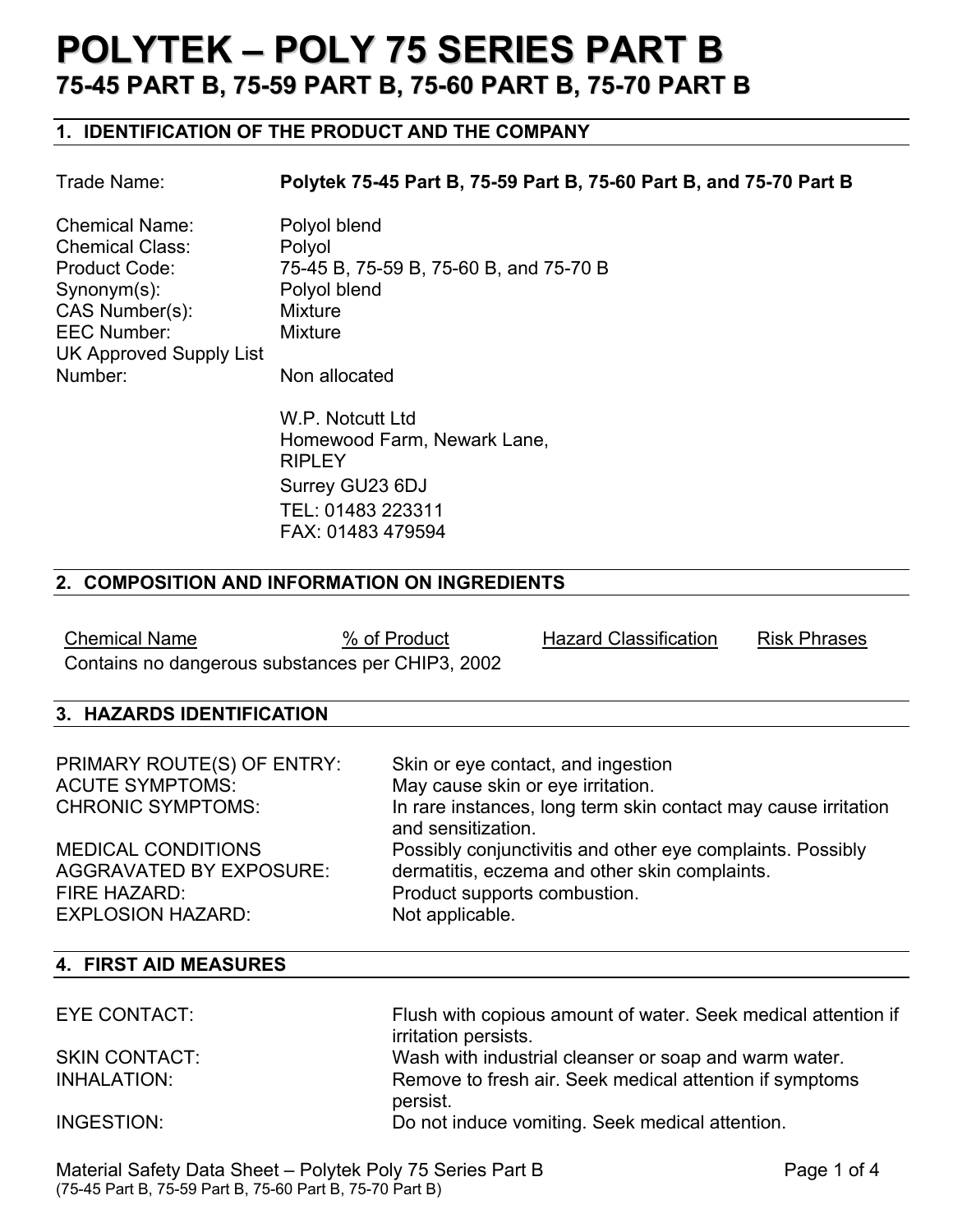# **5. FIRE FIGHTING MEASURES**

| <b>FLASH POINT:</b><br><b>EXTINGUISHING MEDIA:</b>                        | $>100^{\circ}$ C (using Tag open cup)<br>Carbon dioxide, dry powder or foam preferred. Water spray<br>may be used.                                                                                            |
|---------------------------------------------------------------------------|---------------------------------------------------------------------------------------------------------------------------------------------------------------------------------------------------------------|
| THERMAL DECOMPOSITION<br><b>PRODUCTS:</b><br><b>PROTECTIVE EQUIPMENT:</b> | May include carbon monoxide, carbon dioxide, nitrogen<br>oxides, and other unidentified compounds.<br>Firefighters wear full-face positive pressure breathing<br>apparatus and full chemical protective suit. |

#### **6. ACCIDENTAL RELEASE MEASURES**

Clear non-emergency personnel from the area. Avoid contact with sources of ignition. Spill response personnel wear protective clothing to prevent inhalation and eye and skin contact (see Section 8). Contain spill to minimize environmental contamination. Absorb spilled material with an absorbent such as sand or earth. Collect and containerize material. Dispose of contaminated materials in accordance with the Environmental Protection Act of 1990.

| 7. HANDLING AND STORAGE |                                                                |
|-------------------------|----------------------------------------------------------------|
|                         |                                                                |
| <b>HANDLING:</b>        | Use in adequately ventilated area. Avoid skin and eye contact. |
|                         | Do not eat, drink or smoke in work area. Wash hands after      |
|                         | handling. See also Section 8 of MSDS.                          |
| STORAGE:                | Store at room temperature in a well-ventilated area. Do not    |

store above 40°C. Store in tightly closed container.

# **8. EXPOSURE CONTROLS AND PERSONAL PROTECTION**

| <b>ENGINEERING CONTROLS:</b>     | Provide general and/or local exhaust to maintain airborne<br>concentrations below exposure limits.                                                        |
|----------------------------------|-----------------------------------------------------------------------------------------------------------------------------------------------------------|
| <b>MAXIMUM AIRBORNE EXPOSURE</b> |                                                                                                                                                           |
| LIMITS:                          | None Apply                                                                                                                                                |
| PERSONAL PROTECTIVE              | Protective equipment should conform to the Personal                                                                                                       |
| EQUIPMENT:                       | Protective Equipment at Work Regulations 1992.                                                                                                            |
| <b>RESPIRATORY PROTECTION:</b>   | In the absence of good ventilation, use a respirator equipped<br>with organic vapor cartridges. Respirators should conform to<br>the Standard EN405 FFA1. |
| HAND:                            | Chemical protective gloves conforming to prEN374 are<br>recommended.                                                                                      |
| EYES:                            | Eye protection conforming to BS2092 or prEN166 is<br>recommended.                                                                                         |

#### **9. PHYSICAL CHARACTERISTICS**

| APPEARANCE: |  |
|-------------|--|
|-------------|--|

pH: Not determined BOILING POINT: Not determined

Clear to translucent liquid. Colour may vary from grey to blue, amber or black. ODOUR: Slightly sweet acrid odour

Material Safety Data Sheet – Polytek Poly 75 Series Part B Page 2 of 4 (75-45 Part B, 75-59 Part B, 75-60 Part B, 75-70 Part B)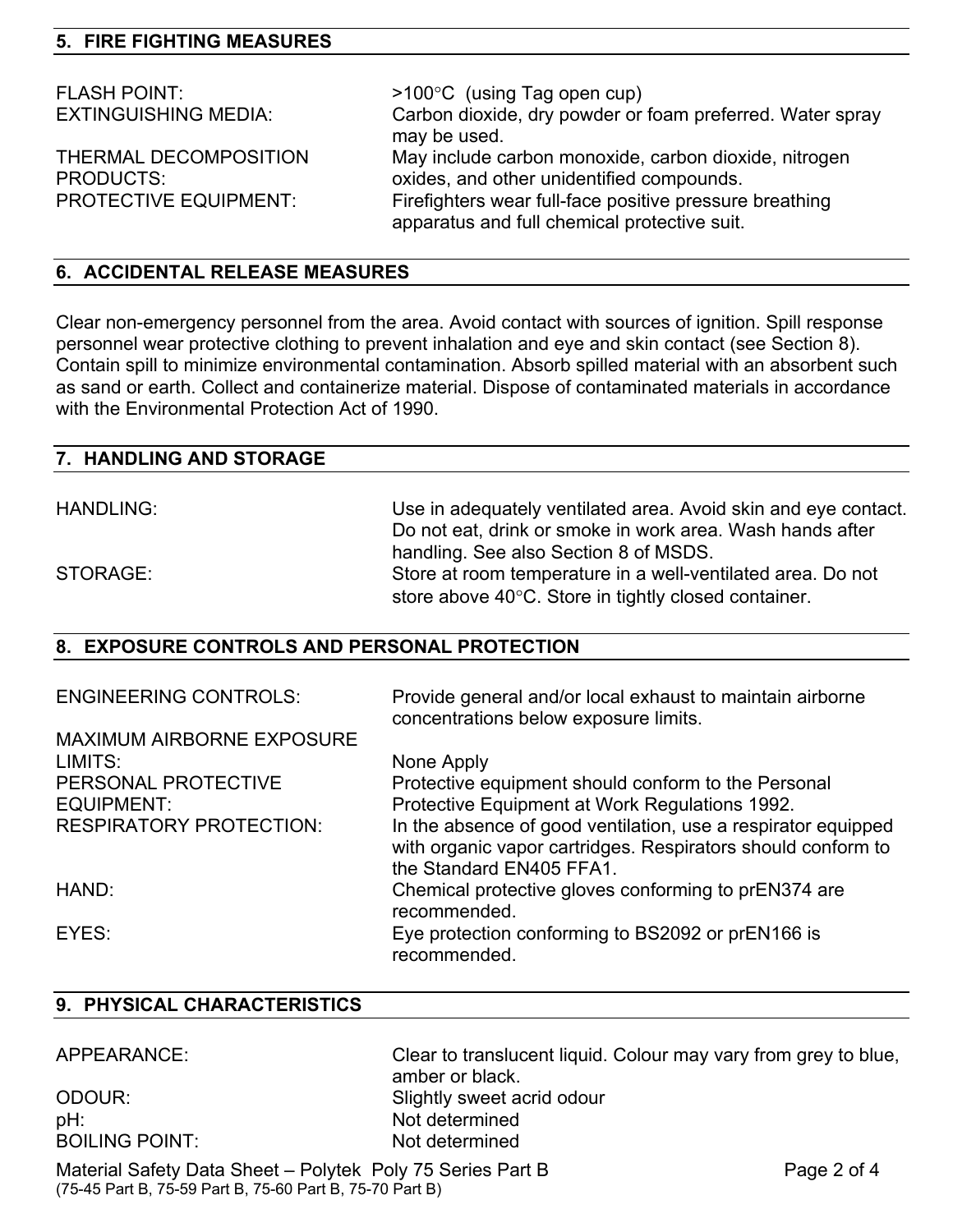| Not determined                                  |
|-------------------------------------------------|
| $>100^{\circ}$ C (Tag open cup)                 |
| No data available                               |
| No data available                               |
| No data available                               |
| Nil @ $20^{\circ}$ C                            |
| RELATIVE VAPOUR DENSITY (Air=1): Not applicable |
| 1.0 $@$ 25 °C                                   |
| Slight                                          |
| Soluble in most low boiling solvents            |
|                                                 |

#### **10. STABILITY AND REACTIVITY**

| <b>CHEMICAL STABILITY:</b> | Stable under recommended storage conditions.          |
|----------------------------|-------------------------------------------------------|
| CONDITIONS TO AVOID:       | Temperatures $>40^{\circ}$ C.                         |
| INCOMPATIBILITIES:         | Strong oxidising agents, strong acids.                |
| HAZARDOUS DECOMPOSITION    | May include carbon monoxide, carbon dioxide, nitrogen |
| PRODUCTS:                  | oxides, and other unidentified compounds.             |

#### **11. TOXICOLOGICAL INFORMATION**

| SKIN:                  | Possible irritant                                                   |
|------------------------|---------------------------------------------------------------------|
| EYES:                  | Possible irritant                                                   |
| INHALATION:            | Not expected to be a route of exposure due to low volatility.       |
| INGESTION:             | Ingesting large amounts may induce severe gastrointestinal effects. |
| OTHER CHRONIC EFFECTS: | None.                                                               |
| LONG TERM EFFECTS:     | None.                                                               |

#### **12. ECOLOGICAL INFORMATION**

ECOTOXICITY: No formal data is available.

# **13. DISPOSAL CONSIDERATIONS**

| <b>HAZARDS:</b> | None.                                                              |
|-----------------|--------------------------------------------------------------------|
| DISPOSAL:       | Wastes arising from industrial premises are subject to The         |
|                 | Environmental Protection (Duty of Care) 1991. Can be landfilled or |
|                 | incinerated in compliance with these requirements.                 |
| PACKAGING:      | All packaging is subject to the same requirements as above.        |

#### **14. TRANSPORT INFORMATION**

NOT A HAZARDOUS MATERIAL FOR SHIPPING PURPOSES, BASED ON *UNITED NATIONS RECOMMENDATIONS ON THE TRANSPORT OF DANGEROUS GOODS*. Not applicable; SHIPPING NAME: Not applicable DANGER SIGN: Not applicable CLASSIFICATION: Not applicable

Material Safety Data Sheet – Polytek Poly 75 Series Part B Page 3 of 4 (75-45 Part B, 75-59 Part B, 75-60 Part B, 75-70 Part B)